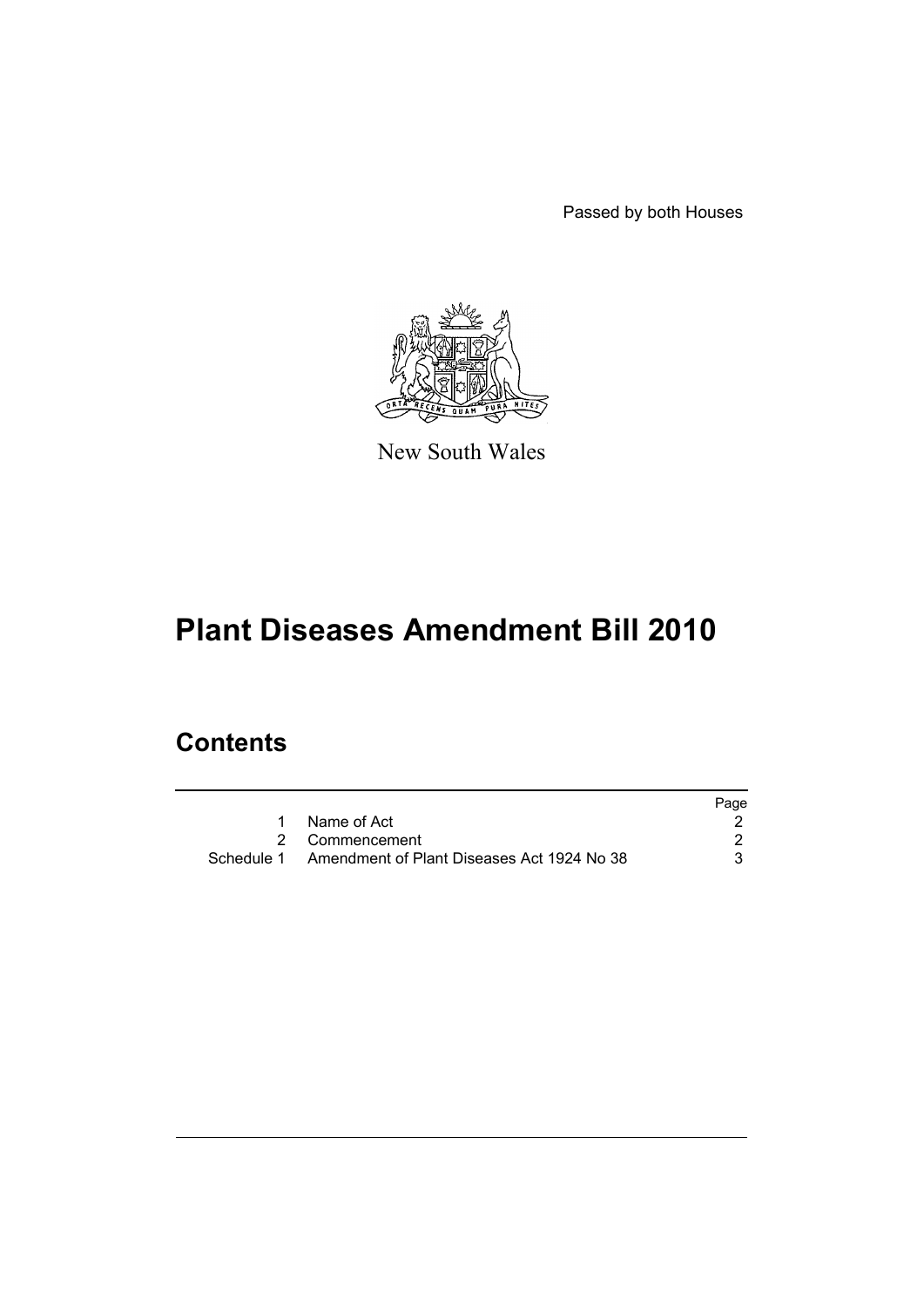*I certify that this public bill, which originated in the Legislative Assembly, has finally passed the Legislative Council and the Legislative Assembly of New South Wales.*

> *Clerk of the Legislative Assembly. Legislative Assembly, Sydney,* , 2010



New South Wales

# **Plant Diseases Amendment Bill 2010**

Act No , 2010

An Act to amend the *Plant Diseases Act 1924* with respect to orders to prevent the introduction or spread of diseases and pests affecting plants or fruit; and for other purposes.

*I have examined this bill and find it to correspond in all respects with the bill as finally passed by both Houses.*

*Assistant Speaker of the Legislative Assembly.*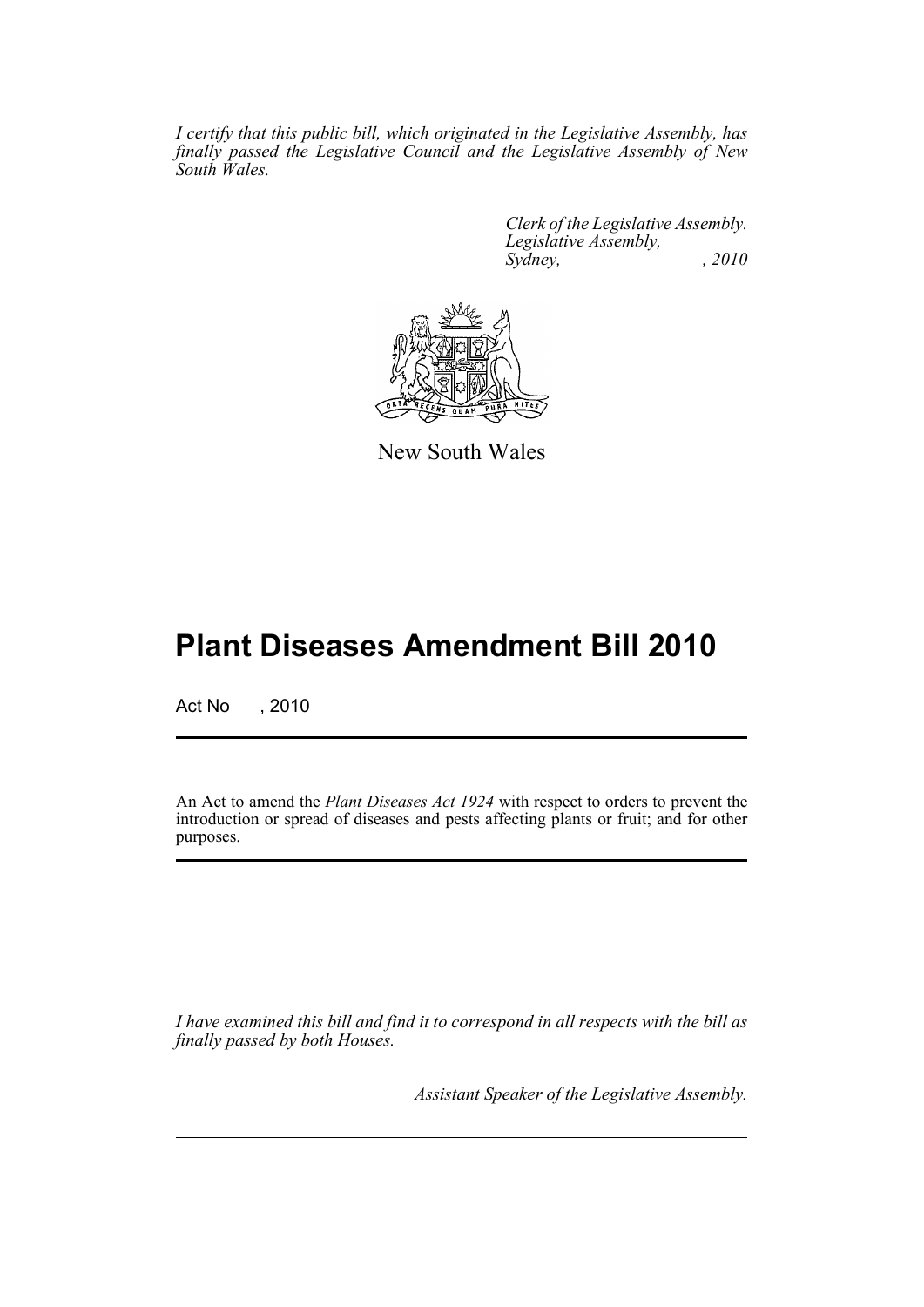## <span id="page-2-0"></span>**The Legislature of New South Wales enacts:**

## **1 Name of Act**

This Act is the *Plant Diseases Amendment Act 2010*.

## <span id="page-2-1"></span>**2 Commencement**

This Act commences on the date of assent to this Act.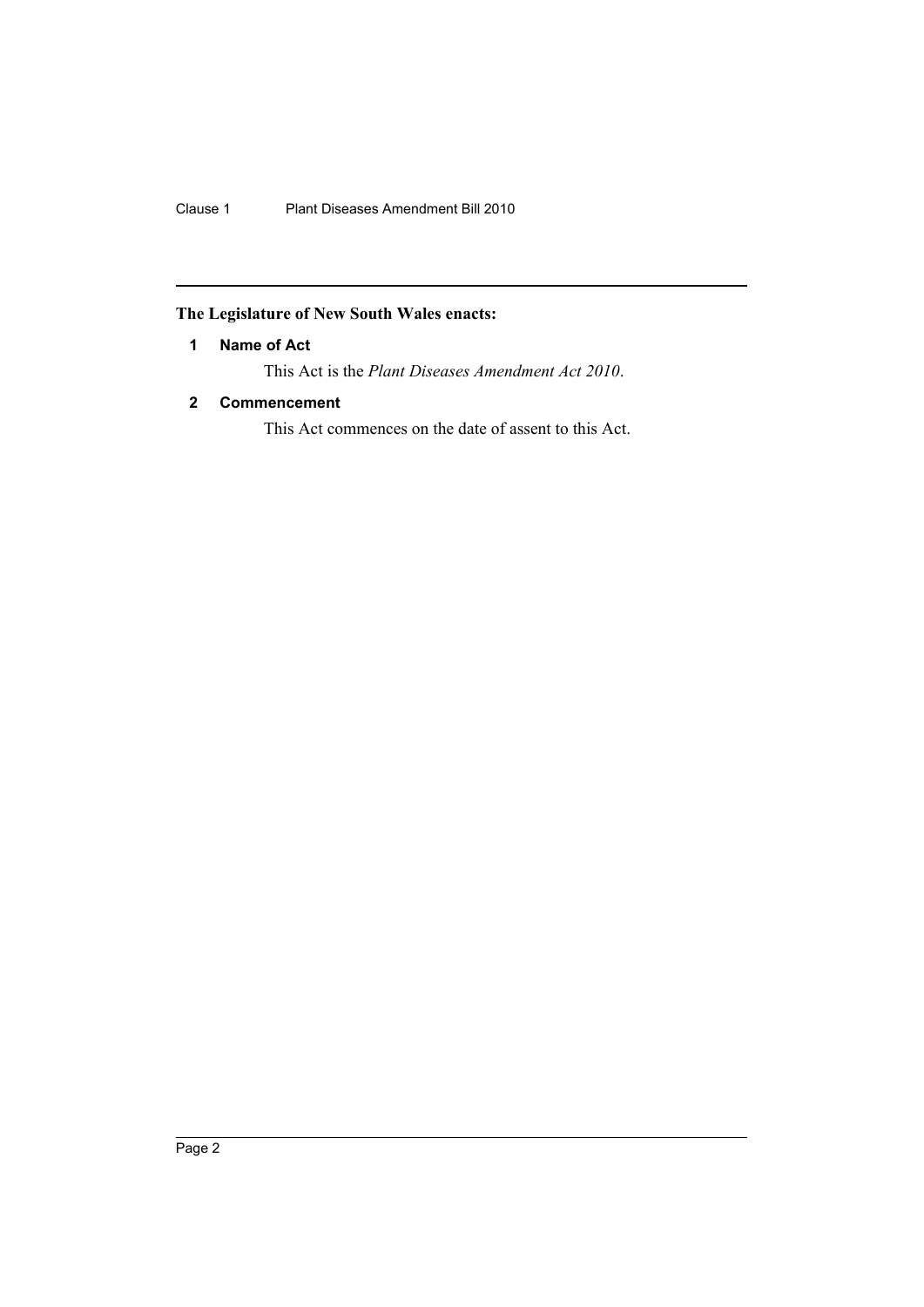Amendment of Plant Diseases Act 1924 No 38 Schedule 1

## <span id="page-3-0"></span>**Schedule 1 Amendment of Plant Diseases Act 1924 No 38**

#### **[1] Section 4 Power to regulate or prohibit the introduction of things likely to introduce disease**

Omit "Governor may by proclamation published in the Gazette" from section  $4(1)$ .

Insert instead "Minister may by order published in accordance with subsection  $(3)$ ".

#### **[2] Section 4 (1) (a)**

Omit "Governor's". Insert instead "Minister's".

#### **[3] Section 4 (2)**

Omit "a proclamation". Insert instead "an order".

#### **[4] Section 4 (3) and (4)**

Insert after section 4 (2):

- (3) An order made by the Minister under this section is to be published in the Gazette. However, if the Minister considers the order is required urgently, the order may be published:
	- (a) in a newspaper circulating, or by radio or television broadcast, in the area to which the order applies, or
	- (b) on the Department's internet website.
- (4) If an order is published in accordance with subsection (3) (a) or (b), the Minister is to publish the order as soon as practicable in the Gazette.

#### **[5] Sections 13 (1), (1A) (a) and (1B) (a) (ii) and 26 (1) (c) and (d)**

Omit "proclamation," wherever occurring.

#### **[6] Section 16 Recovery of expenses**

Omit section 16 (c).

## **[7] Section 16**

Omit ", order or proclamation". Insert instead "or order".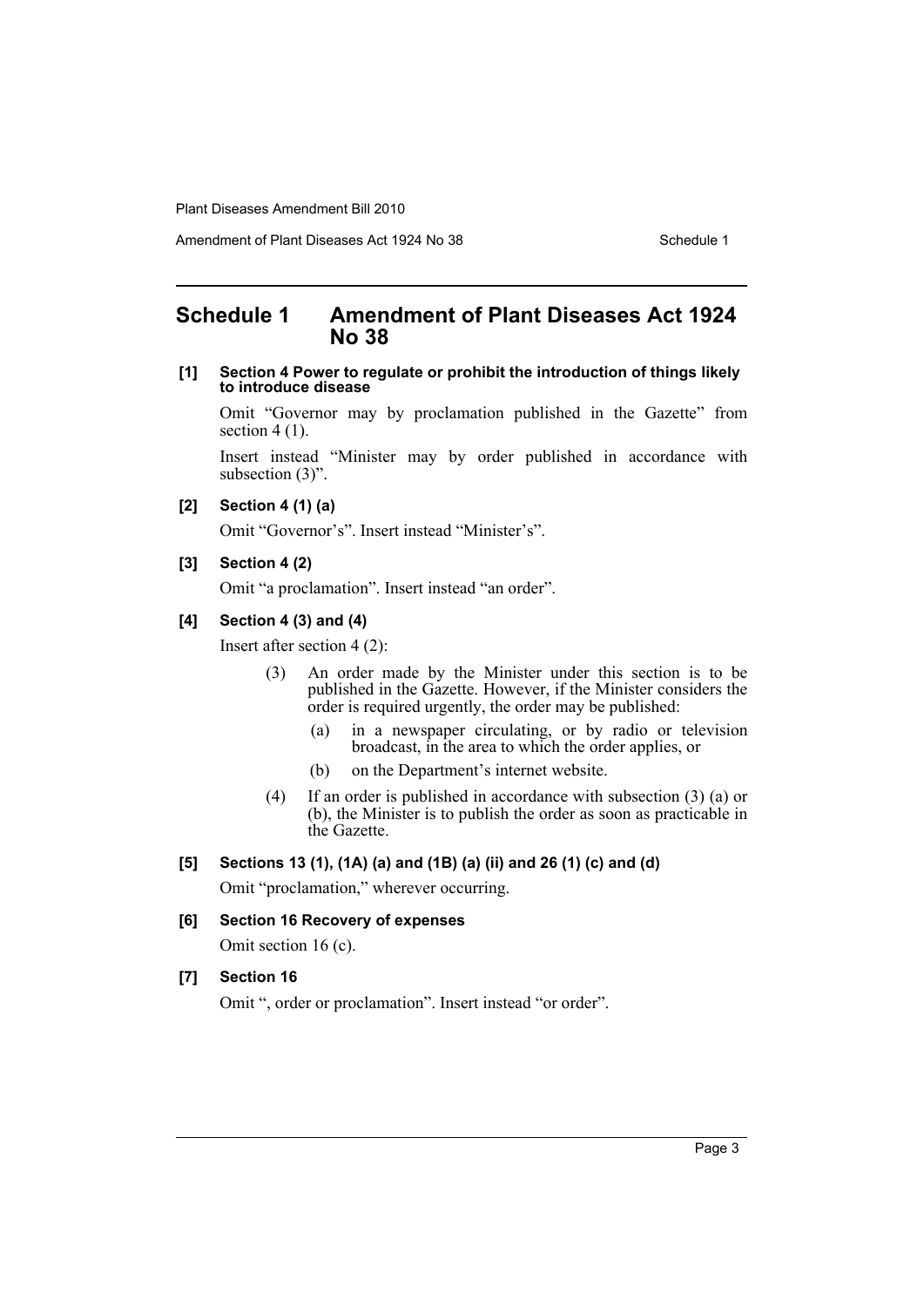Schedule 1 Amendment of Plant Diseases Act 1924 No 38

#### **[8] Section 16A**

Insert after section 16:

#### **16A Permits**

- (1) An inspector may, on application or on the inspector's own initiative, issue a permit authorising a person, or class of persons, to move:
	- (a) any plants or fruit that are infected or which, in the inspector's opinion, are likely to cause the introduction or spread of any disease or pest, or
	- (b) any covering or goods in, or with, which plants or fruit referred to in paragraph (a) have been contained, or packed, or with which the covering or goods have come into contact, or
	- (c) any other thing which, in the inspector's opinion, is capable of causing the introduction or spread of any disease or pest, or
	- (d) any plant, fruit, covering, goods or other thing into, or out of, a quarantine area.
- (2) A permit has effect for the period of time, and subject to any conditions, specified in the permit.
- (3) The inspector may specify such conditions as the inspector thinks fit having regard to the plants, fruit, covering, goods or thing to be moved, or the disease or pest, to which the permit relates.
- (4) An inspector may, at any time, revoke or vary a permit, or a condition of a permit.
- (5) A permit is issued or a permit or condition is revoked or varied:
	- (a) in the case of a permit issued to a particular person—by means of an instrument in writing given to the person, or
	- (b) in the case of a permit issued to a specified class of persons—by means of an instrument published on the Department's internet website or published in any other manner that, in the opinion of the Director-General, is most likely to bring it to the attention of the persons who will be affected by it.
- (6) A person is not guilty of an offence under section 26 in respect of the movement of any plants, fruit, covering, goods or thing that is done in accordance with a permit issued under this section.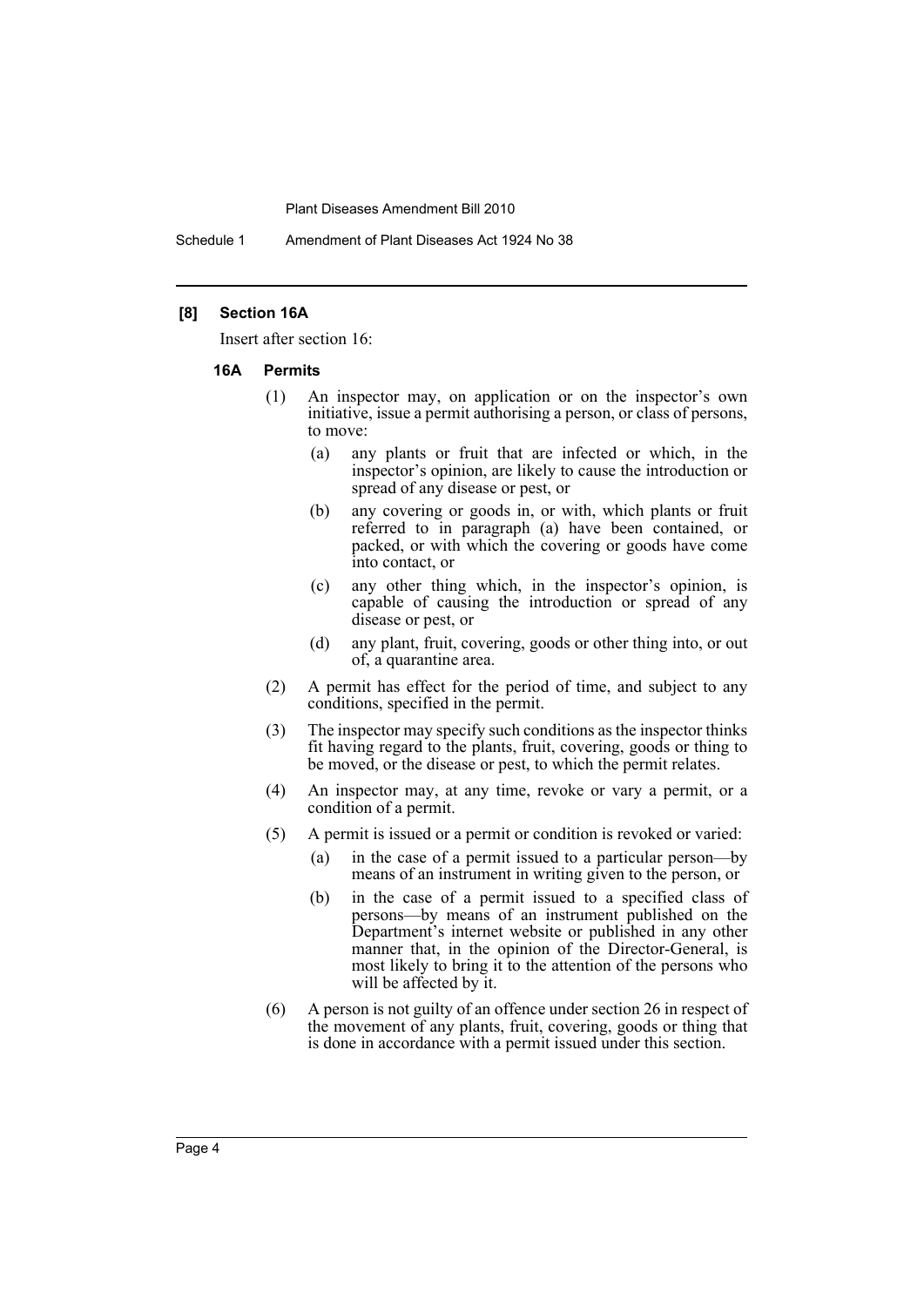Amendment of Plant Diseases Act 1924 No 38 Schedule 1

## **[9] Section 26 Offences**

Omit "a proclamation, notification or undertaking" from section 26 (1) (a) (ii). Insert instead "any order, notification or undertaking".

## **[10] Section 26 (1) (f)**

Omit "proclamation". Insert instead "order".

## **[11] Section 28 Regulations**

Insert after section 28 (1) (aii):

(b) applications for permits under section 16A, and fees in relation to any such permits,

## **[12] Schedule 3 Savings and transitional provisions**

Insert at the end of clause 1 (1):

*Plant Diseases Amendment Act 2010*

## **[13] Schedule 3, Part 5**

Insert after Part 4:

## **Part 5 Provision consequent on enactment of Plant Diseases Amendment Act 2010**

#### **8 Proclamations to regulate or prohibit introduction of things likely to introduce disease**

(1) A proclamation in force under section 4 immediately before the amendment of that section by the *Plant Diseases Amendment Act 2010* is taken to be an order made by the Minister under that section.